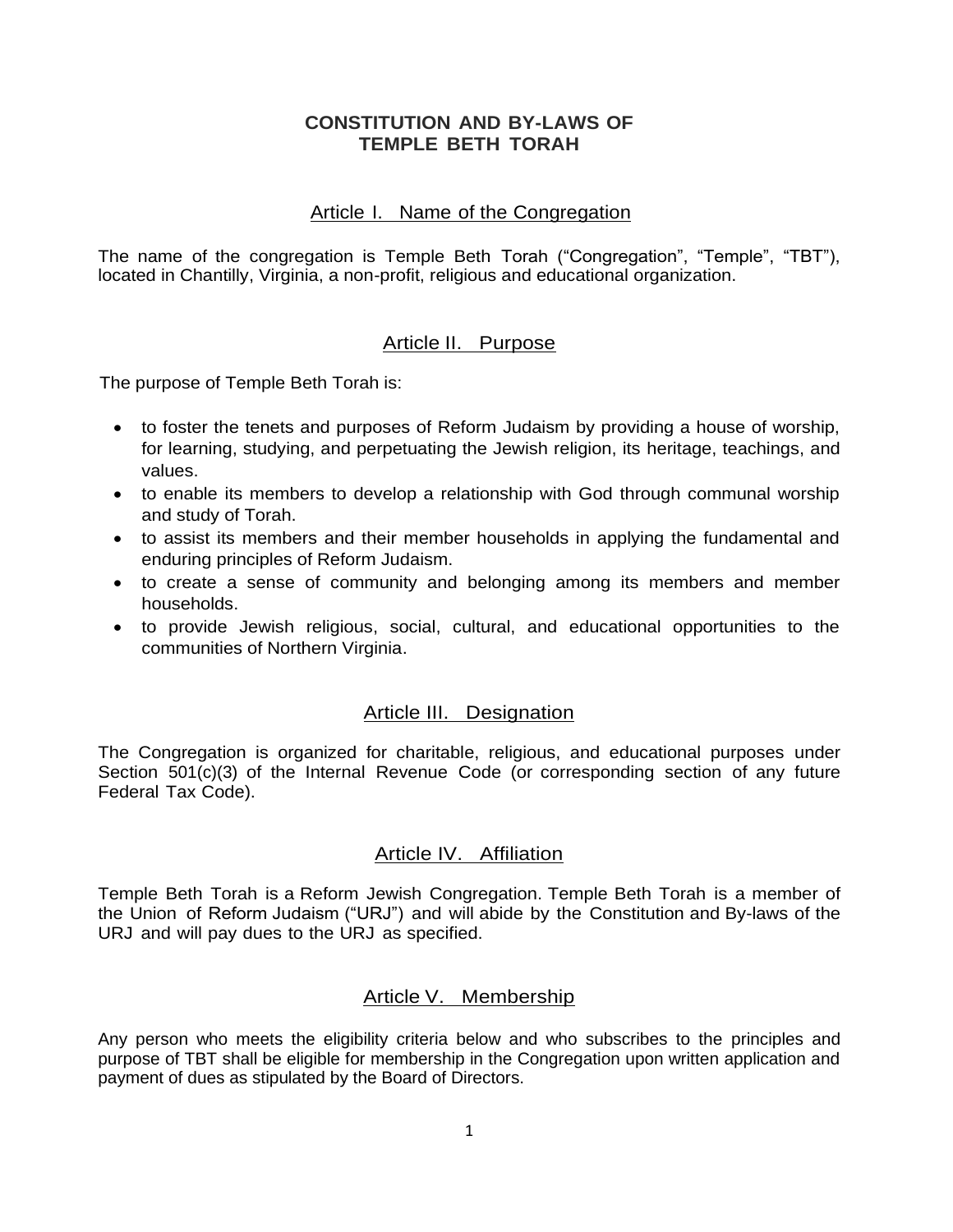- 1. Eligibility. In order to be eligible for membership in TBT, a person 18 years or above, must fulfill at least one of the following criteria:
	- (a) be Jewish by patrilineal or matrilineal descent or a convert to Judaism;
	- (b) one adult member of a family avows belief in the Jewish religion;
	- (c) be a parent or legal guardian of a Jewish child; or
	- (d) be actively engaged in the process of conversion to Judaism.

For purposes of membership, family is defined as no more than two adults and any dependent children.

The Board of Directors may deny membership within a reasonable amount of time to any applicant or member with a two-thirds vote of the full Board.

- 2. Finances. Members shall be required to pay all financial obligations in accordance with the amounts and timetable determined by the Board of Directors each year. New members may join at any time. A member is deemed to be in "good standing" if the member is current in the member's obligation to pay all its financial obligations to the synagogue. The Trustees may waive, extend or modify any financial obligation for cause.
- 3. Privileges of Membership.
	- (a) Religious School. The children of Temple Beth Torah are entitled to attend Religious School at the rate established by the Religious School Board, with approval by the Board of Directors. Fees for Religious School are not included in the membership dues.
	- (b) Other Privileges. Members are entitled to attend religious services, High Holiday services, B'nai Mitzvah, Consecration, Confirmation, adult education, receive lifecycle event assistance, and participate in any other Congregation sponsored activity. Special fees may be designated by the Board or other persons in charge of the activities.
	- (c) Membership Meetings. The general membership of Temple Beth Torah shall have regular meetings at least once annually. Voting at meetings shall be restricted to members in good-standing at the time of the meeting.

### Article VI. Board of Directors

1. General Powers and Duties. The members of Temple Beth Torah vest in the Board of Directors ("Board"), a body of representatives duly composed in accordance with these Bylaws, the authority and responsibility for implementing the stated purpose of Temple Beth Torah. The Board shall engage professional staff, and manage, control, and direct the affairs and property of Temple Beth Torah.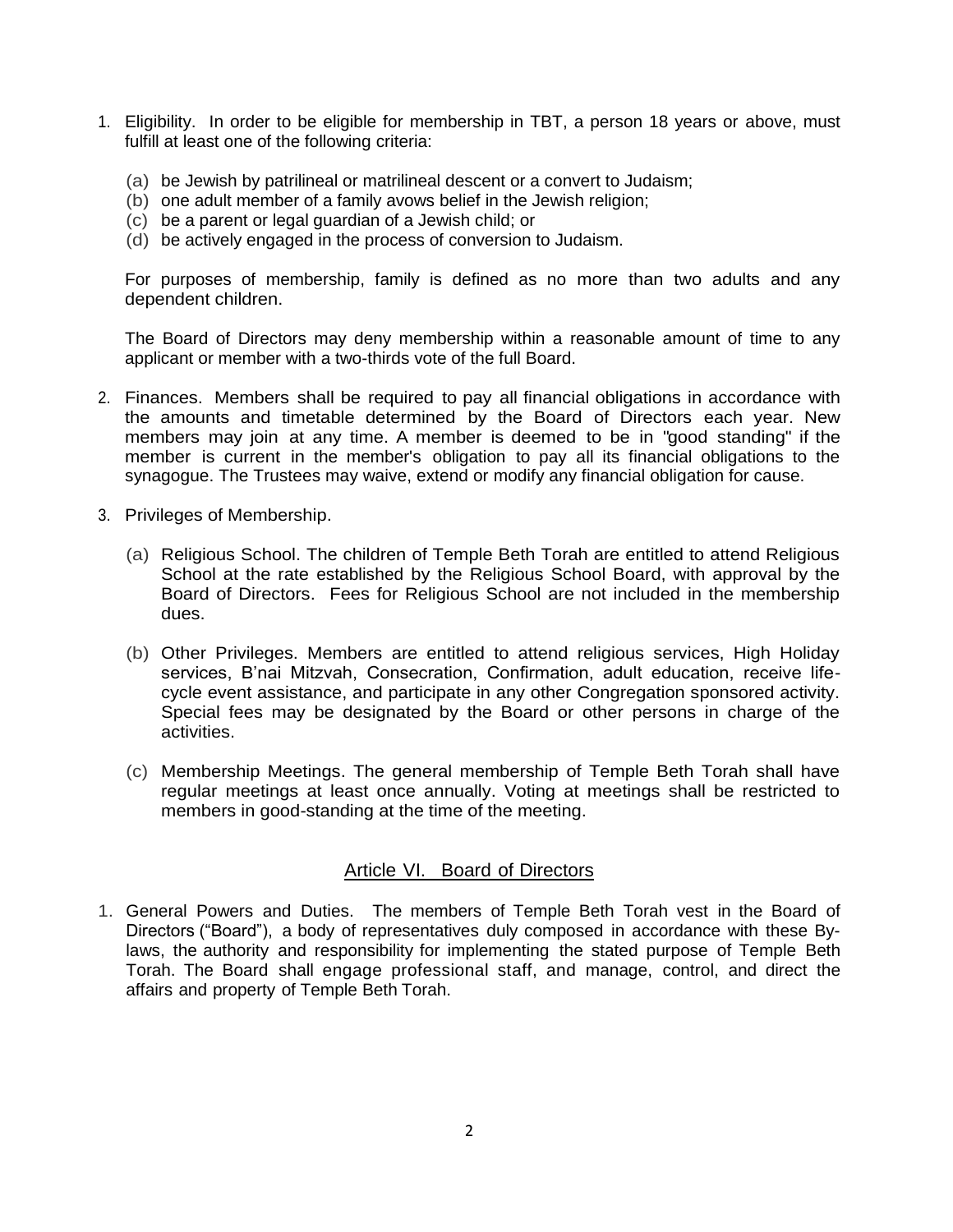- 2. Composition of the Board. As provided by these By-laws the Board of Directors of Temple Beth Torah shall be comprised of the following groups:
	- a) Executive Board
		- **President**
		- **Vice President**
		- **Treasurer**
	- b) Officers
		- **President**
		- **Vice President**
		- **Treasurer**
		- **Recording Secretary**
		- **Corresponding Secretary**
	- c) Full Board
		- **President**
		- **Vice President**
		- **Treasurer**
		- **Recording Secretary**
		- **Corresponding Secretary**
		- **Religious School Chairperson**
		- **High Holiday Chairperson**
		- **Member-at-Large (multiple positions)**
		- **Brotherhood President**
		- **Sisterhood President**
		- **Past President**
		- **Ritual Chairperson**

Officers are listed in the order in which they would assume responsibility of the President.

3. Duties of the Officers

**President.** The President shall be the official representative of the Congregation and shall act as the Chairperson of the Board of Directors. The President shall supervise the activities of the Officers of Temple Beth Torah in accordance with the policies and directives approved by the Board of Directors and in accordance with Article II. Except as otherwise provided by these By-laws, the President shall select Committee Chairpersons with the approval of the majority of the Board. He/she shall call special meetings, shall oversee the various committees and act as ex-officio member of all committees except the Nominating Committee and perform such other duties as are incident to the office.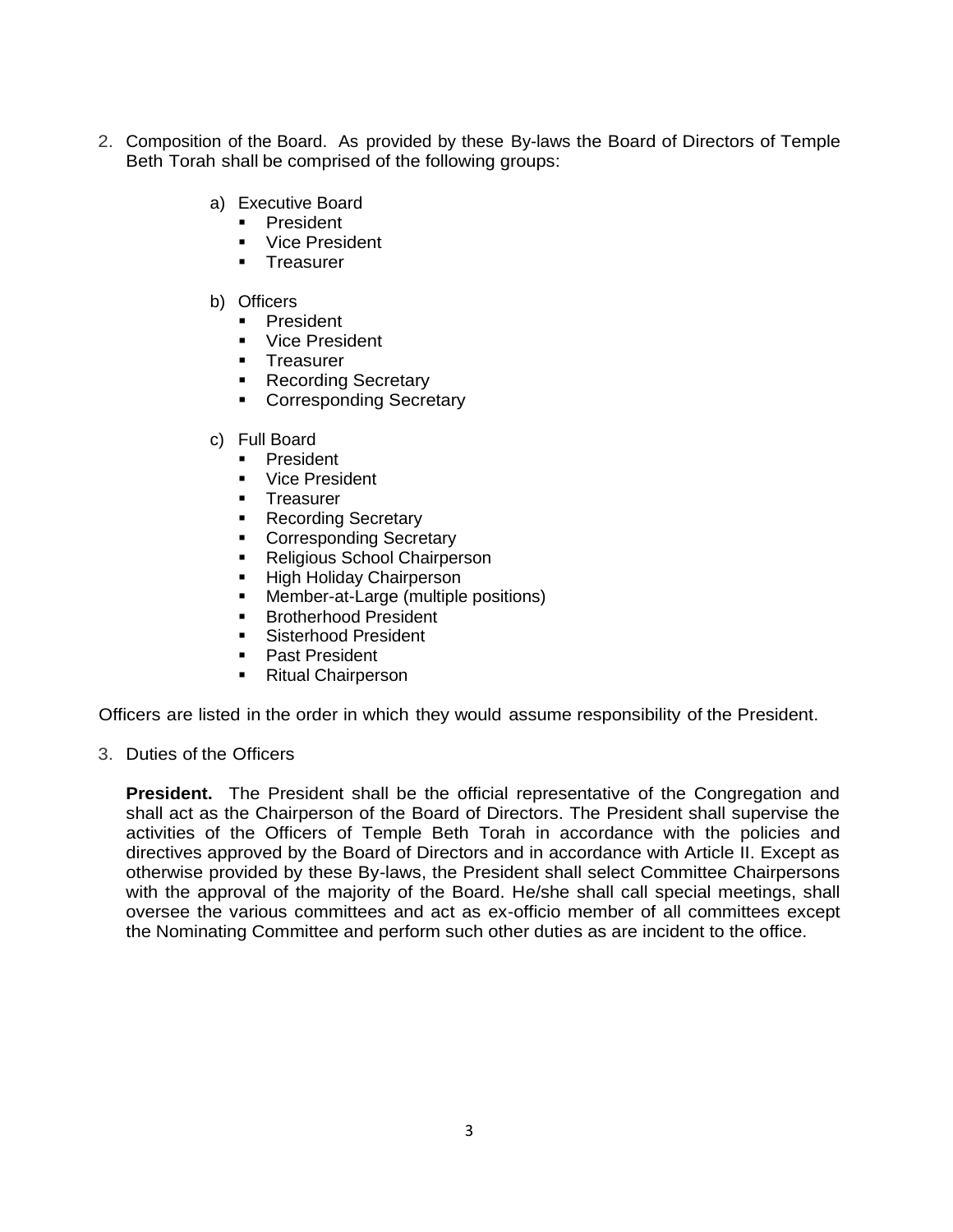**Vice President.** The Vice President shall assume the President's duties in the event that the President is unable to perform these duties for any reason. As part of this responsibility, the Vice President shall call a yearly calendar meeting in January at which the heads of all Committees, as well as the Board, convene to establish a calendar of events for the upcoming year.

**Treasurer.** The Treasurer shall perform all duties customarily associated with the office, shall have the custody of and be responsible for all organizational funds, and shall keep full and accurate accounts of receipts and disbursements in the books of the Temple. The Treasurer shall deposit all monies or other valuable effects in the name of Temple Beth Torah in such depositories as shall be selected by the Board of Directors. The Treasurer shall chair or serve on Budget and Finance Committees.

The Treasurer shall disburse the funds of the Congregation as may be ordered by the Board of Directors, taking proper vouchers for such disbursements, and shall render an account of the financial condition of the Congregation to the President and the Board of Directors at its regular meetings or whenever the Board of Directors so requests.

**Recording Secretary.** The Recording Secretary shall maintain a record of official correspondence of the Congregation, maintain an accurate record of the proceedings of all general Congregation meetings and meetings of the Board of Directors, and perform all other duties customarily associated with the office or that the Board so directs.

**Corresponding Secretary.** The Corresponding Secretary shall send notices of all Congregation and Board of Directors meetings; shall conduct the correspondence of the Congregation as directed by the President, the Board of Directors, and the Officers; and shall distribute to the members of the Congregation an updated copy of these By-laws within 30 days after the adoption of any amendment thereto. In consultation with the Treasurer, the Corresponding Secretary shall oversee acknowledgment in writing all contributions and donations to the Congregation. The Corresponding Secretary shall send absentee ballots or proxies to members in good standing, upon the member's request. The Corresponding Secretary, or his/her delegate, is responsible for maintaining the communications of the Congregation including social media, the newsletter and other publicity of Temple Beth Torah.

- 4. Election of the Board
	- (a) Board Officers, the Chairperson of the High Holiday Committee, the Chairperson of the Religious School Board, and Members-at-Large shall be elected by the general membership of Temple Beth Torah. In any contest to elect either an Officer, Chairperson of the High Holiday Committee, Chairperson of the Religious School Board, or one or more Members-at-Large, the outgoing President shall cast any tiebreaking vote necessary to determine the candidate to serve the position, but shall not otherwise vote.
	- (b) Each term of a Board member shall coincide with the fiscal year of the Temple. The term of an Officer on the Board, Chairperson of the High Holiday Committee, and Chairperson of the Religious School Board and Members-at-Large shall be one year.
	- (c) It is at the discretion of the Executive Board to determine the number of Member-at-Large positions necessary to carry out the goals of the Board each term.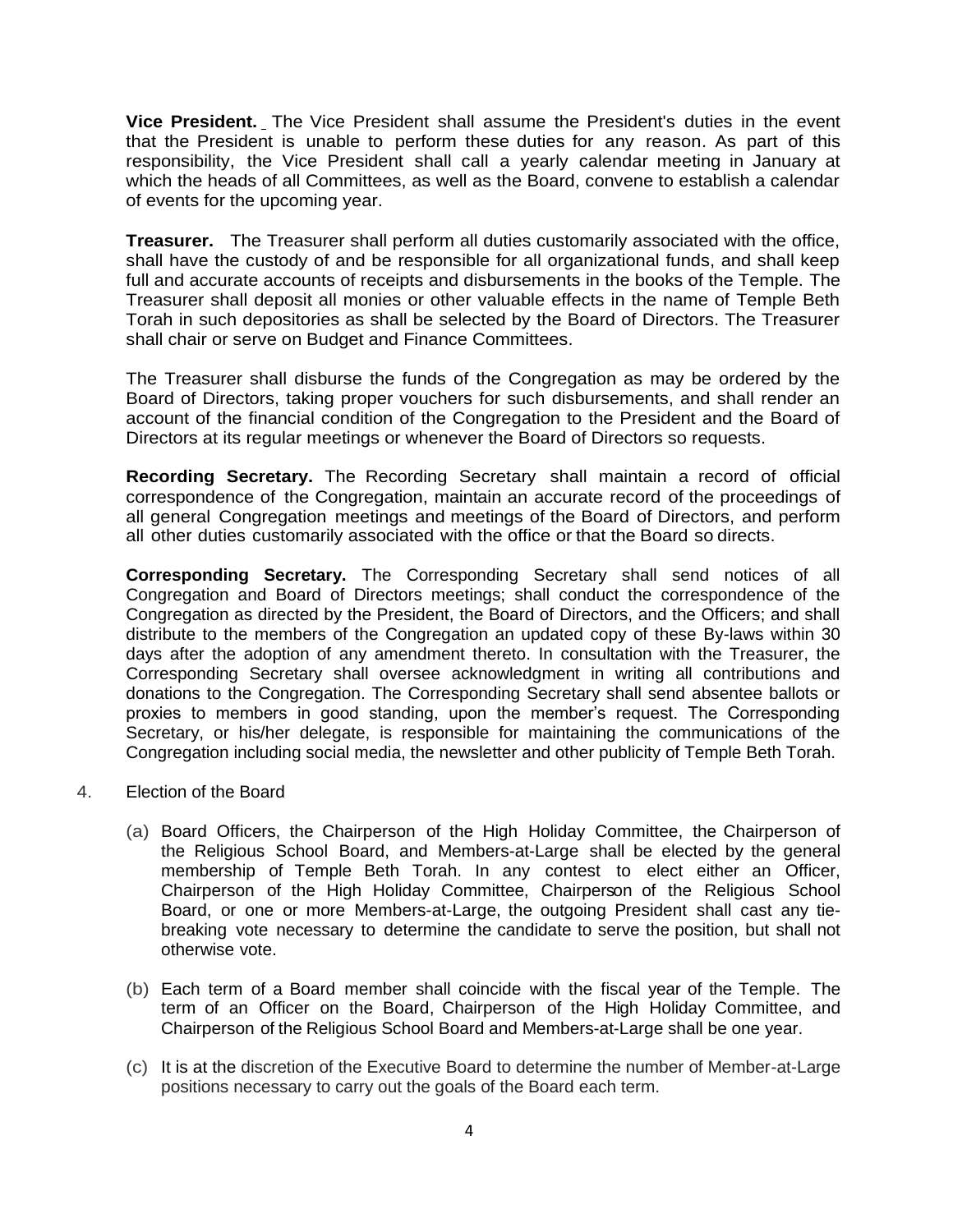- (d) Officers shall be limited to serving two consecutive elected terms in the same position. The term of a Board member shall also expire upon his/her death, resignation, or removal or dismissal in accordance with these By-laws. The term of a Board member may be extended if no other candidate has been identified after reasonable efforts have been made. Additionally, terms may be extended at the discretion of the Board of Directors. After expiration of his/her term, the person shall relinquish all organizational records to the Board.
- (e) Any vacancy on the Board of Directors other than the immediate past President shall be filled by appointment of the Board, subject to confirmation at the next General Membership Meeting.
- 5. Eligibility. To be on the Board a person must be a member in good standing of Temple Beth Torah and shall not be a member of any other Congregation in the Washington, D.C., primary metropolitan statistical area (PMSA). Members of the Board must be Jewish, as defined in Article V, Section 1, except for the positions of Brotherhood and Sisterhood President, who are elected by their respective membership.
- 6. Meetings of the Board of Directors.
	- (a) Regular meetings of the Board shall be held at least once every two months. All Congregation members shall have the right to attend regular meetings of the Board. Minutes shall be taken at all meetings and be made available upon request.
	- (b) Special meetings, open or closed, may be held at the request of the President or at the request of one-third of the Board members in office. Closed special meetings shall be reserved for highly sensitive matters involving personnel, legal action, contracts, or other matters of a compelling confidential nature.
	- (c) The time and place of all meetings of the Board of Directors shall be designated by the President.
	- (d) At least seven days' notice shall be given to each Board member of a regular meeting of the Board of Directors. At least three days' notice shall be given to each Board member of a special meeting of the Board of Directors. The notice of special meeting shall state the purpose of the meeting, and the business of the Board of Directors at a special meeting shall be limited to the purpose stated in the notice.
	- (e) Fifty percent (50%) of the number of the Board as designated by these By-laws shall constitute a quorum for the transaction of business at any Board Meeting. If a quorum is not present at a meeting, a majority of the Board members present may adjourn the meeting to another time, without further notice.
	- (f) Except as otherwise provided by law, the articles of incorporation, or these By-laws, all matters before the Board shall be decided by a majority vote of the Board members present at a meeting at which a quorum exists. The President may vote either to make a tie or to break a tie, but shall not otherwise vote.
	- (g) Any or all Board members may participate in a meeting of the Board, or a Committee of the Board of Directors, by means of conference calling or by any means of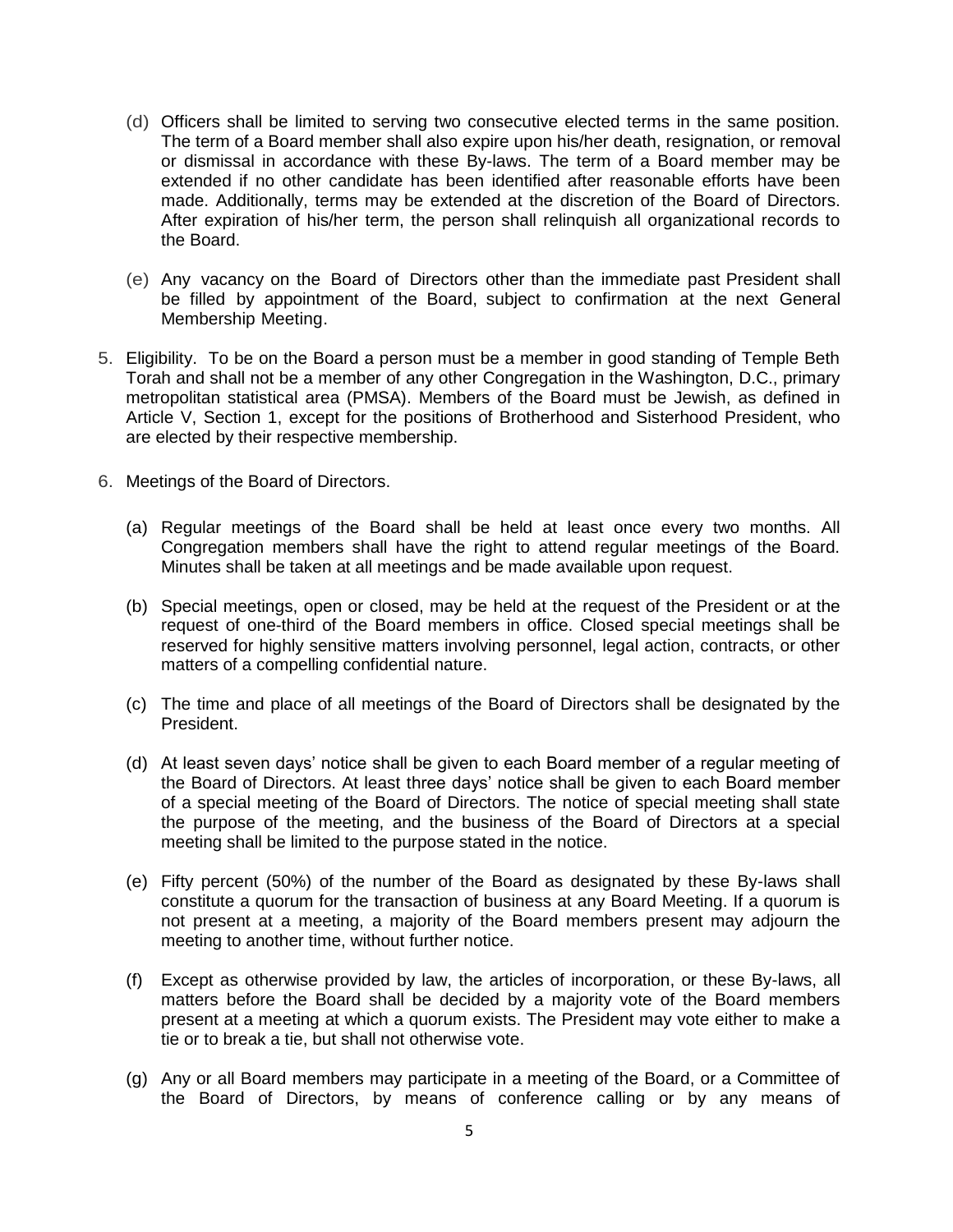communication by which all persons participating in the meeting are able to hear one another, and such participation shall constitute presence in person at the meeting and shall be so noted in the minutes.

- 7. Resignation, Removal or Dismissal from Office.
	- (a) A Board member may resign by giving two weeks' notice to the Board of Directors.
	- (b) If a Congregant believes that a Board member is negligent in the performance of his/her duties and should be removed, the following procedures shall be taken:
		- (i) Allegations shall be presented before the Board in writing at a regular or special meeting of the Board at which a quorum is present.
		- (ii) The Board member being charged may respond to the allegations in writing, to be delivered to the Board within two weeks of the allegations being presented.
		- (iii) The Board shall vote on the retention/dismissal of the charged member at a regular or special Board meeting within two weeks following the receipt of the charged member's written response to the allegations or within two weeks following the expiration of his/her time period to make such response, whichever occurs first. Approval by a two-thirds vote of the full Board (excluding the charged member) shall be required to remove a charged member.
	- (c) A Board member may be dismissed from office by the Board of Directors for missing at least three consecutive Board meetings, or for missing more than one-half of all Board meetings in any six-month period, or for just cause. Approval by a two-thirds majority of the Board (excluding the member under scrutiny) shall be required to dismiss a member.
	- (d) Resignation, removal or dismissal of a Board member pursuant to this provision shall also constitute removal of that person from any board or chair position occupied by that person.
- 8. Fidelity Bond. All Officers shall be covered by a fidelity bond, the cost of which shall be borne by the congregation.

### Article VII. Executive Board/Trustees

1. The President, the Vice-President, and the Treasurer shall constitute the Executive Board and Trustees of the Congregation ("Executive Board", "Trustees"). In the event that any of these become unavailable, the Board of Directors shall name either the Corresponding Secretary or the Recording Secretary to become a Trustee. Whenever appropriate or necessary, application shall be made to the Circuit Court of Fairfax County, or any other court having jurisdiction for the appointment of the trustees pursuant to the provisions of Title 57 of the Code of Virginia, as amended. Upon such appointment the trustees shall have all powers, authorities, duties and obligations given them or imposed upon them by the laws of the Commonwealth of Virginia.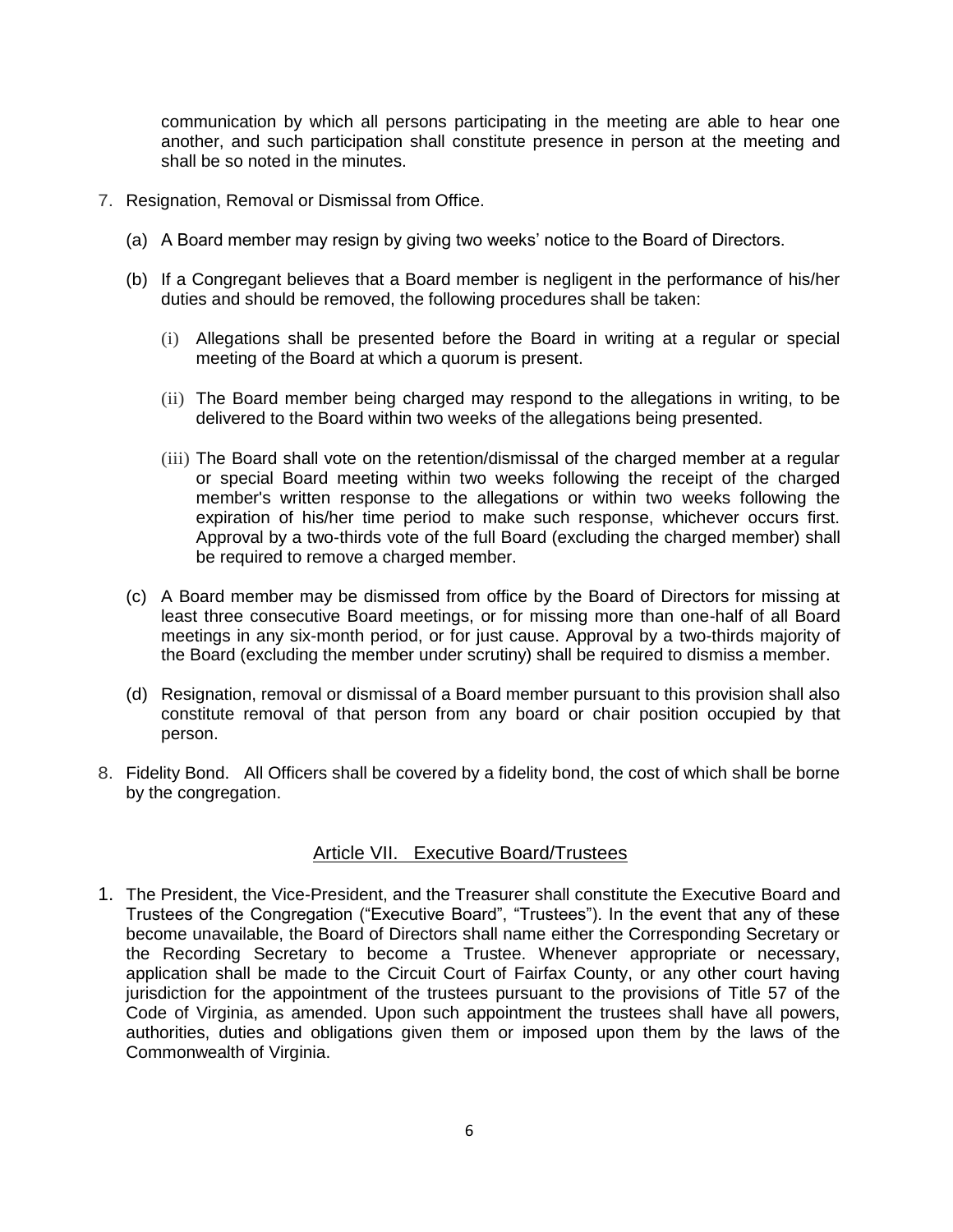- 2. The trustees shall be vested with legal title in and to all of the Congregation's land, and any improvements thereon. They shall also have legal title in and to all books, furniture, papers, securities, and other property of the Congregation, custody of which may be from time to time entrusted to the officers in the performance of their duties.
- 3. The trustees shall maintain a set of books, which shall list all property of the Congregation and the value thereof. They shall cause an accurate inventory of the property of the Congregation to be made at least biennially. They shall at least biennially report in writing to the Board of Directors as to the status and condition of the property of the Congregation.
- 4. The trustees shall be responsible for determining the remuneration of its employees and executing any contracts on behalf of TBT.
- 5. On occasion, the trustees may conduct closed meetings for the purpose of discussing highly sensitive matters involving personnel, legal action, contracts, or other matters of a compelling confidential nature.

### Article VIII. Civil Immunity

Every member of the Board of Directors of the Congregation shall be indemnified from civil liability for acts taken in their capacities as Board members of the Congregation, unless the Board member engaged in willful misconduct or a knowing violation of the criminal law.

#### Article IX. Voting

- 1. Board of Directors' Meetings. Each member of the Board of Directors shall have one vote. The President may only vote either to make a tie or to break a tie, but shall not otherwise vote.
- 2. General Membership Meetings.
	- (a) At the General Membership Meeting, the membership in good standing votes to elect the incoming Officers, the Chairperson of the High Holiday Committee, the Chairperson of the Religious School Board, and Members-at-Large; to hear reports from various officers as may be requested to do so by the Board; to approve any special referendum authorized by the Board of Directors; and to approve any amendment to these By-laws. Except as provided in Article VI, Section 4. The President shall not vote in any contest to elect either an Officer, the Chairperson of the High Holiday Committee, the Chairperson of the Religious School Board, or one or more Members-at-Large. In any other matter, the President may vote either to make a tie or to break a tie, but shall not otherwise vote.
	- (b) Each Membership Unit shall have one vote at any General Membership Meeting.
	- (c) Members who cannot attend a General Membership Meeting due to extenuating circumstances may request an absentee ballot from the Corresponding Secretary. The absentee ballot must be presented to the Corresponding Secretary no later than 48 hours prior to the vote. An absentee ballot shall be limited to elections for Officers, the Chairperson of the High Holiday Committee, the Chairperson of the Religious Education Board, and Members-at-Large.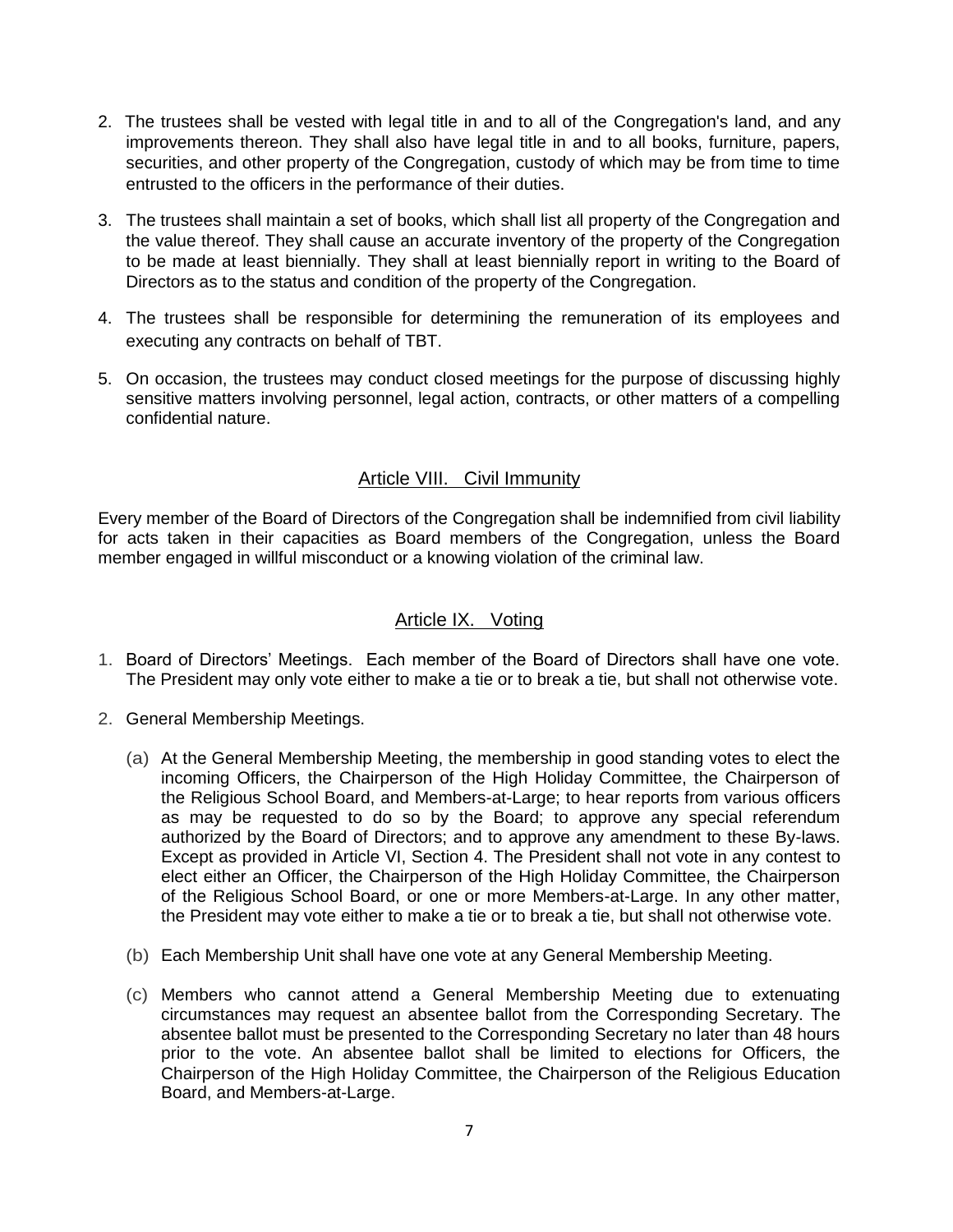- (d) Voting may be conducted by voice, raised hand, or by ballot, and the method of voting will be determined by the presiding officer as the situation warrants.
- (e) Decisions of the Membership, unless otherwise specified in the By-laws, shall be a majority of those members present and voting.
- 3. A quorum at a General Membership Meeting shall be ten percent (10%) of the Membership Units eligible to vote. Absentee ballots shall not be counted toward a quorum. Failing a quorum, the General Meeting will be rescheduled within 30 days. Should a second meeting fail to achieve a quorum, the Board shall be empowered to transact the business of the failed General Membership Meeting and notify the membership of the outcome.

## Article X. Committees

The role of Committees shall be to recommend policies, actions, and expenditures to the Board and to implement Board directives. Committees shall be responsible for the implementation of their recommendations after Board approval. They shall administer the day-to-day activities of the programs for which they are responsible and report their activities to the Board as appropriate. The Chairperson of each Committee shall be appointed by the President, with the approval of the Board, except for the High Holiday Committee who shall be elected by the general membership.

- 1. Committees.
	- (a) Standing Committees.
		- i. Ritual Committee. The Ritual Committee shall be comprised of the Rabbi, Cantor, Religious School Director, President, High Holiday Chairperson, and others as deemed appropriate by the Ritual Committee Chairperson. The role of the Ritual Committee is to consider and establish observances for the synagogue and promote practices that enhance the values of Jewish living. The Ritual Committee shall provide resources for congregants' life cycle events. The Ritual Committee shall meet, at a minimum, four times per year, address ritual questions and provide guidance in accordance with the principles of Reform Judaism.
		- ii. High Holiday Committee. The High Holiday Committee is responsible for organizing the logistics of annual High Holiday Services. The Chairperson of the High Holiday Committee shall be elected by the general membership.
		- iii. Elections Committee. This Committee is responsible for accepting nominations, ensuring that each position has at least one candidate running, and for conducting the election. The Chairperson of the Elections Committee shall not run for an elected position. The Elections Committee shall publish a list of candidates as part of the notice for the annual elections meeting 30 days prior to the annual elections meeting. Nominations from the floor shall not be permitted at the annual elections meeting.
		- iv. B'nai Mitzvah Committee. The B'nai Mitzvah Committee interacts with the Board,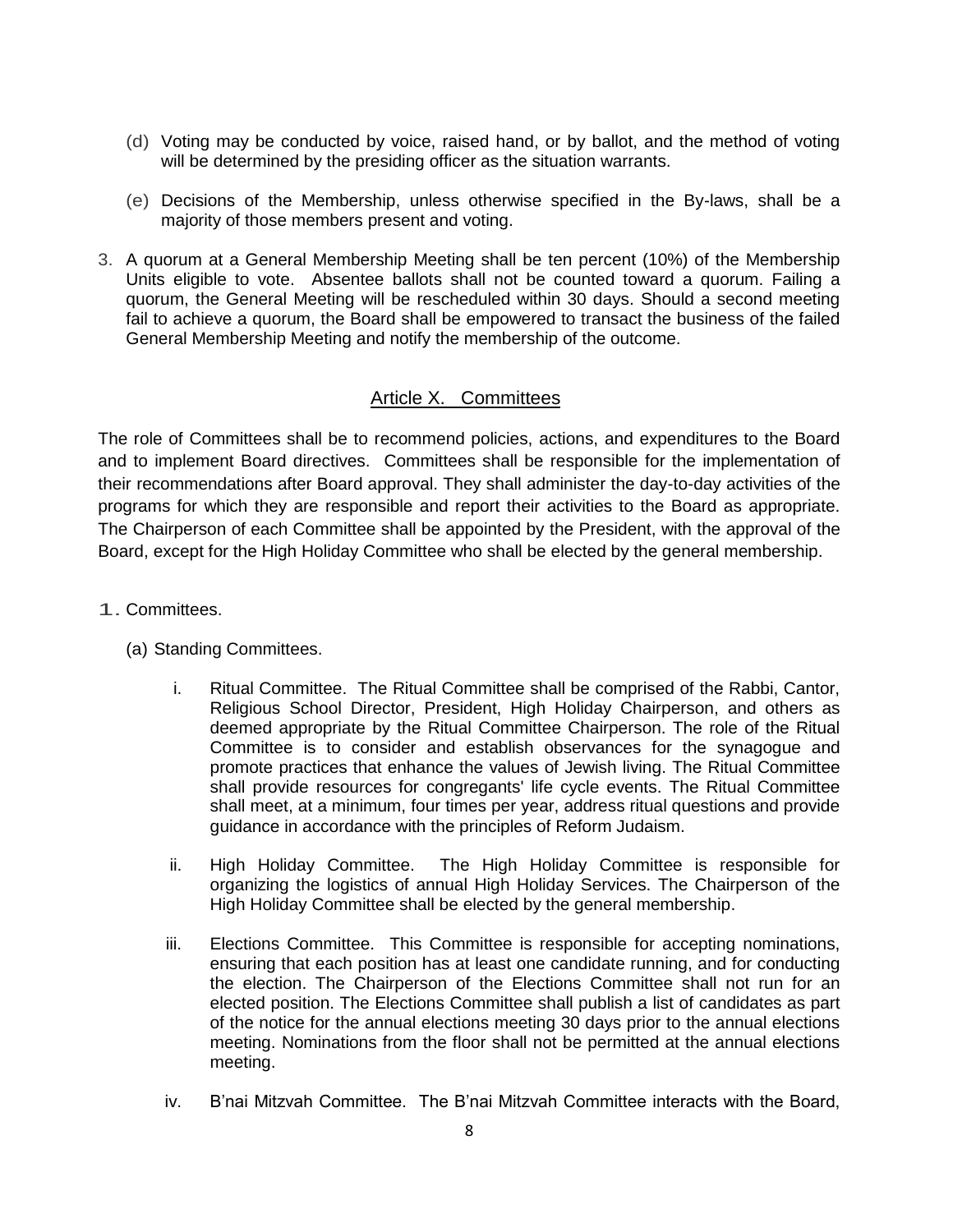Clergy, Religious School, and Ritual Committee to implement and oversee all activities related to B'nai Mitzvah.

- v. Membership. The Membership Committee shall recruit members and welcome all new and prospective members into the Congregation. The Committee shall orient them to the activities, events, and services provided by the Congregation.
- (b) Special Committees. Special Committees may be established by the Board of Directors as deemed necessary to achieve specific objectives of the organization. Special Committee Chairpersons shall not, merely as a result of such status, also be members of the Board.
- 2. Eligibility. Committee members, including their Chairpersons, must be members in good standing of Temple Beth Torah. In addition, the Chairpersons of the Ritual and High Holiday Committees must be Jewish as defined in Article V, Section 1, and the Chairperson of the High Holiday Committee shall not be a member of any other Congregation in the Washington, D.C. (PMSA).
- 3. Terms. The term of each Committee Chairperson shall be one year, which may be extended at the discretion of the Board.
- 4. Budgets and Reports. Each Committee shall submit an annual budget for approval by the Board. Each budget shall be itemized by major expenses or activities. Any changes or additions in budget line items must be approved by the Board in advance. The Chairperson of each Committee shall make a formal report to the Board at each regular Board meeting.

### Article XI. Religious School Board

- 1. General Powers and Duties. The Religious School Board shall supervise the Religious School of Temple Beth Torah. The Board shall establish the curriculum and school related activities, determine policy and rules, and set standards for the operation of the Religious School. The Board is also responsible for making recommendations to the TBT Board of Directors for all paid and unpaid positions in the school and implementing a program of continuing teacher education. It shall also determine the budget for the monies of the Religious School. Any use of Congregation funds outside of the approved school budget requires the approval of the Congregation's Board of Directors.
- 2. Composition. The Religious School Board shall be composed of its Chairperson, the Education Director, and a minimum of three Religious School Board Members-at-Large. Except for its Chairperson, the members of the Religious School Board shall not be members of the Congregation's Board of Directors.
- 3. Chairperson. The Chairperson shall be elected by the general membership, must be a member in good standing of Temple Beth Torah, must be Jewish as defined in Article V, Section I (a), and shall not be a member of any other Congregation in the Washington, D.C. (PMSA). The term of the Chairperson shall be one year and is renewable per section Article VI, Section 4 (c).
- 4. Other Members of the Religious School Board. The Education Director shall be approved by the Congregation's Board of Directors and must be Jewish. The Religious School Board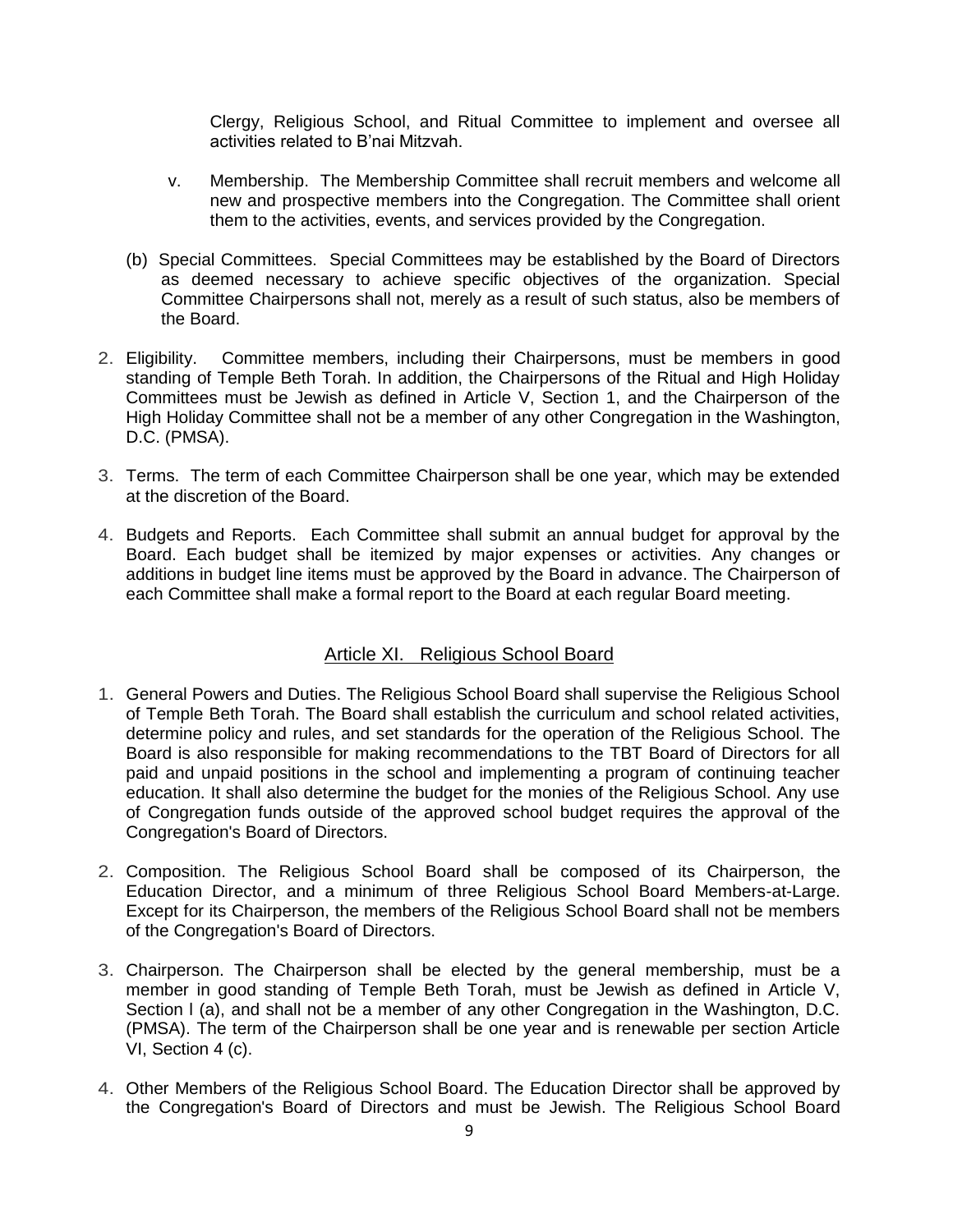Members-at-Large shall be appointed by the Chairperson of the Religious School Board. The term of Religious School Board Members-at-Large shall be one year and may be extended at the discretion of the Religious School Chairperson.

## Article XII. Clergy

1. Rabbi.

The Rabbi shall be the spiritual leader of the Congregation and shall enjoy freedom of the pulpit.

The Rabbi shall be responsible for providing advice and guidance to the Ritual Committee as well as members of the Congregation as needed.

The Rabbi shall perform such duties as are contained in the employment contract between the Rabbi and the Congregation and such other duties and activities as are usual, customary and consistent with the terms of his/her contract.

2. Cantor/Cantorial Soloist.

The Cantor shall seek the advice and guidance of the Rabbi in the performance of his/her duties.

The Cantor shall perform such duties as are contained in the employment contract between the Cantor and the Congregation and such other duties and activities as are usual, customary and consistent with the terms of his/her contract.

3. Search Committee for Clergy.

In the event that a Rabbi or Cantor needs to be hired, a search committee will be appointed by the President with the approval of the Executive Board. The search committee will identify, interview and recommend qualified rabbinical/cantorial candidates to the Executive Board for consideration.

The Executive Board will then interview the candidates recommended by the search committee for further consideration and presentation to the full board. A selection panel of the board shall be convened to determine the most qualified candidate(s) for further consideration.

The candidate(s) for Rabbi or Cantor/Cantorial Soloist shall conduct at least one Shabbat service for the purpose of letting the congregation become acquainted with the candidate(s).

Within 30 days of the last candidate's Shabbat service a special congregational meeting will be held to elicit feedback from the Congregation. The information obtained from the interview process will be considered for vote by the Board and a final recommendation will be put forth to the Congregation. The candidate must be ratified by a two-thirds vote of the member units of the Congregation, as defined by these by-laws, and assembled for the purpose of deciding this issue (either in person or by absentee ballot).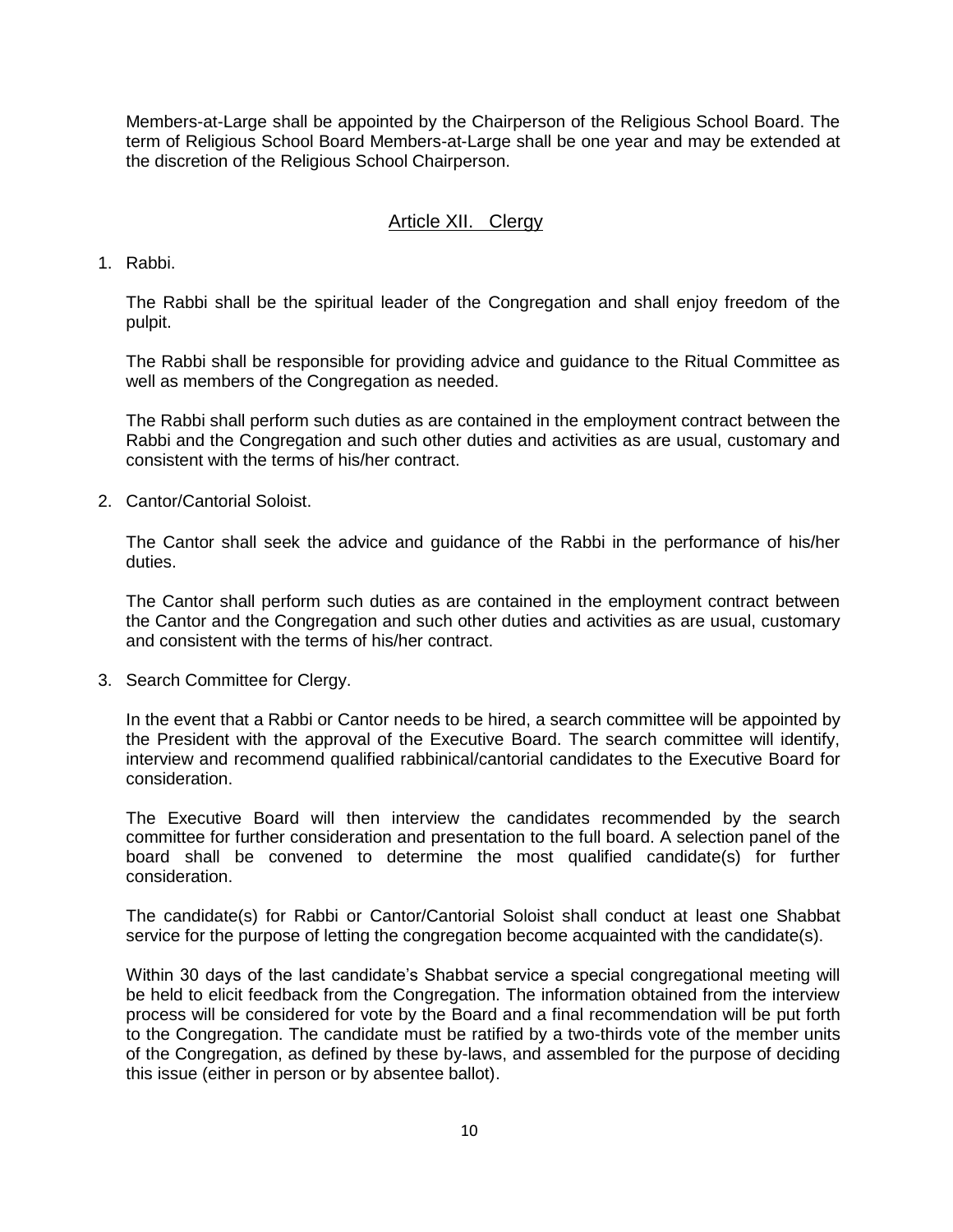The decision to renew the contracts and determine the clergy's remuneration shall be made by the Executive Board.

#### Article XIII. Amendments

The Board of Directors may propose an amendment to these By-laws by a majority vote of the full Board of Directors. Any member of the Congregation may propose an amendment to these Bylaws provided that the member submits to the Board of Directors the proposed amendment in writing with the signatures of ten members in good standing. The general membership in good standing votes to approve any amendment to these By-laws. All members in good standing shall be sent a written copy of the proposed amendment no later than 15 days prior to the general membership meeting. To amend these By-laws, approval by two-thirds of the member units of the Congregation, present (either in person or by absentee ballot) and voting on the proposed amendment at a General Membership Meeting shall be required.

#### Article XIV. Activity Limitation

- 1. No part of any funds of the Congregation shall be used for the benefit of, or be distributable, to its members, trustees, officers or other private persons, except that the organization shall be authorized and empowered to pay reasonable compensation for services rendered and to make payments and distributions in furtherance of the purposes set forth above. No substantial part of the activities of the organization shall be carrying on of propaganda, or otherwise attempting to influence legislation, and the organization shall not participate in, or intervene in (including the publishing, or distribution of statements), any political campaign on behalf of or in opposition to any candidate for public office.
- 2. Notwithstanding any other provision of these articles, the organization shall not carry on any other activities not permitted to be carried on (a) by a corporation exempt from federal income tax under Section 501(c)(3) of the Internal Revenue Code, or the corresponding section of any future federal tax code; or (b) by a corporation, contributions to which are deductible under Section 170(c)(2) of the Internal Revenue Code, or the corresponding section of any future federal tax code.
- 3. Notwithstanding any other provision of these By-laws, no officer, employee, director, or representative of the synagogue shall take any action or carry on any activity by or on behalf of the synagogue not permitted to be taken or carried on by an organization exempt under Section 501(c)(3) of the IRS and regulations promulgated thereunder, as they now exist or as they may hereafter be amended, or by an organization to which contributions are deductible under Section 170(c)(2) of such code and regulations promulgated thereunder, as they now exist or as they may hereafter be amended.

### Article XV. Real Estate

Before any contract for the purchase of real estate shall be entered into, the Board shall ascertain all relevant facts and submit them to the Congregation at a meeting called to pass upon the proposed transaction. A two-thirds vote of the member units of the Congregation, as defined by these By-laws, present (either in person or by absentee ballot) at such a meeting shall be required